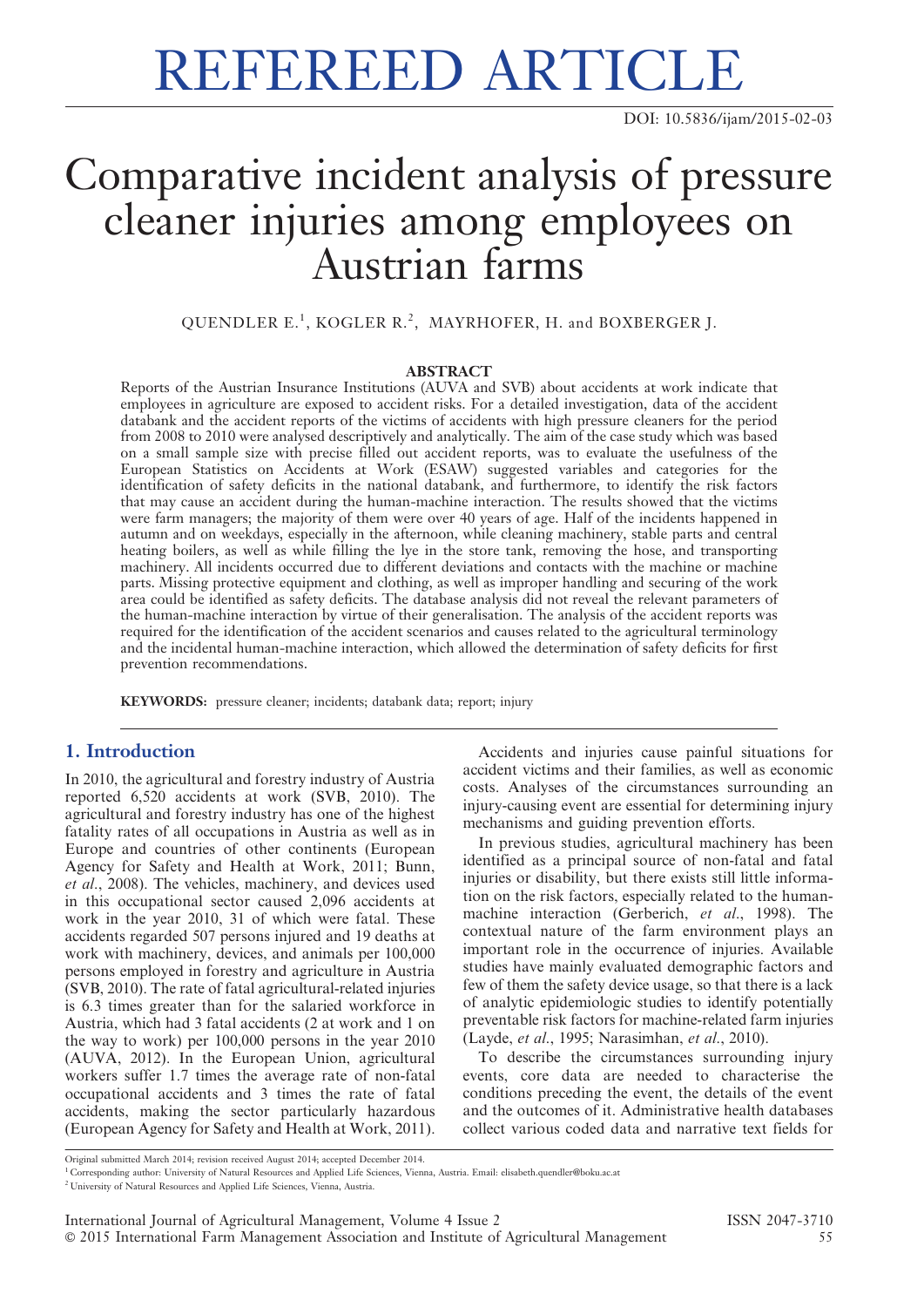routine, monitoring, and analysis of injury causation and incidence.

Most of these administrative data systems, especially those relying on aggregate coded data, lack the details needed to understand the complexity of the injury event and to design effective injury prevention initiatives. For example, the widely used system for coding causes of injury is the external-cause-of-injury and poisoning (Ecodes) of the WHO's (World Health Organization's) International Statistical Classification of Diseases and Related Health Problems (ICD-9), which, despite limitations in the specificity of its codes, provides a useful means of standardising external causes across different sources. This means that external cause codes have an imitated structure providing incomplete coverage and insufficient details to identify relevant injury factors (Wellmann, et al., 2004).

Several studies have pointed out the advantages of narrative text for providing further details to complement routine coded data of injury statistics or for classifying an injury post data collection if the dataset has not the required coding for the scientific questions to be examined (Smith, et al., 2006). The methods of obtaining information from the reports, the narrative text, are inconsistent and differ depending on the studies and the research field. The approaches range from basic keyword searches of text strings to complex statistical approaches using Bayesian methods and computerised technical methods (McKenzie, et al., 2010).

The system used for coding incidental information of Austrian accidents at work is the European Statistics on Accidents at Work (ESAW). The ESAW is a useful means for standardising external causes across different data sources (Eurostat, 2012). The variables contact and deviation have recently been added to the ESAW variables in order to elucidate the causes and circumstances of accidents, details of the cause-effect mechanism which used to be unknown. This extension of the variables should facilitate the development and prioritisation of preventive strategies. The ESAW can be used worldwide because it is very similar to the international system adapted and recommended by the International Labor Organization (Jacinto and Soares, 2008). It has not been evaluated yet to what extent there exist limitations in the specificity of its codes for the identification of circumstances of machinery injuries in agriculture and forestry, especially relating to the incidental human-machine interaction.

In this paper, based on this insufficient documentation results, a showcase regarding comparative incident analysis for one machine type, is presented, which implements the variables and categories of ESAW database and the identified ones in the accident reports by phrase analysis. The investigated machinery selected for this case study was the high pressure cleaner.

By analysing of the narrative texts of accident reports further details about the causes and circumstances of accidents in the agricultural language can be acquired.

## 2. Material and Methods

Comparative accident analysis was carried out using the databank data of recognised work-related accidents with pressure cleaners for the period 2008 to 2010 and anonymised reports. For a show case, accidents with pressure cleaners were selected for the comparative analysis that had a small sample size and sound filled out reports. The databank data and reports were provided by the Austrian Social Insurance Institutions in Vienna, the SVB (Social Insurance of Farmers), which documents incidents of farming occupations, and the AUVA (Austrian Workers Compensation Board), which collects information about incidents involving employees in agriculture and forestry (SVB, 2010).

The reports were written by the victims or their relatives within 5 days after an accident which caused incapacity to work for more than three days. The relevant information of these reports is documented in the databank, according to the EUROSTAT methodology for the European Statistics on Accidents at Work (ESAW). The variables of EUROSTAT cover the main characteristics of the accident: firstly, the victim and employer, where the accident happened, who was injured and when, the seriousness of the injuries and consequences of the accident. Secondly, it contains information on how the accident occurred, under what circumstances and how the injuries came about (Eurostat, 2012).

The variables that were examined for a type of machinery were personal characteristics of the victims (e.g., age, gender, and position in the farm organisation), incident time and date, injury characteristics (e.g., type of injury, body part, and body side), causes and circumstances (e.g., working environment and work process). Causes and circumstances in the databank were described by the variables working environment, work process, specific physical activity, deviation, and the contact. These variables have generalised categories so that they may apply to all professions for comparison purposes (Eurostat, 2012). Based on the identified information gaps about the incidental human-machine interaction during the work process, the variables workplace, task and cause (classified in agricultural terms) and the injury characteristics and safety defects were predefined for analysing the content of the accident reports. These are factors that would lead to and explain the injury once an accidental incident occurs.

For the identification of the relevant variables and their categories in the accident reports, the narrative text analysis was used. Keyword search was applied to identify un-coded circumstances of machinery injuries (Wellmann, et al., 2004). Each narrative text variable was coded according to the established categories. This method was selected as it affords an in-depth examination of the circumstances of incidents, especially for factors not captured by standardised ESAW coding schemes (McKenzie, et al., 2010; Smith, et al., 2006). For the classification of the incidental tasks in agricultural terms, the REFA method was applied (Lücking, et al., 2009; Luger, 2002). From the identified incidental human-machine interactions, the safety defects were derived.

### 3. Results and Discussion

The results of the databank analysis helped to identify the persons at risk, their gender and age, the accident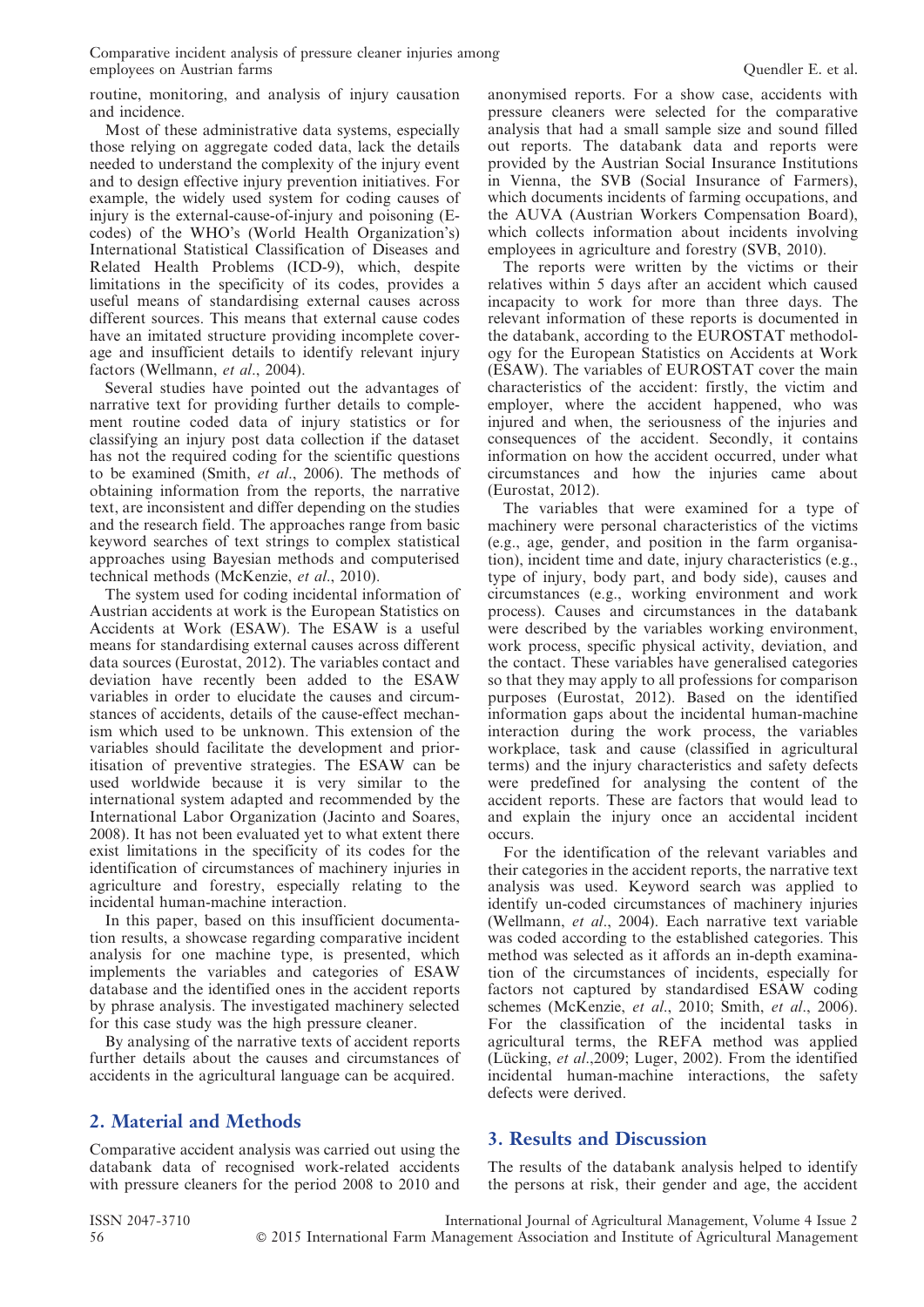Table 1: Employment status, personal characteristics and accident time specific parameters of occupational accidents with high pressure cleaners in the Austrian agriculture (2008-2010)

| Parameters                                                                                                                                                              | Number (n)                                                                             |
|-------------------------------------------------------------------------------------------------------------------------------------------------------------------------|----------------------------------------------------------------------------------------|
| <b>Employment status</b><br>Farm managers<br>Others<br>Gender<br>Male<br>Female<br>Age (years)<br>Under 40<br>Over 40<br>Season<br>Spring<br>Summer<br>Autumn<br>Winter | $(n=12)$<br>12<br>$(n=12)$<br>12<br>$(n=12)$<br>4<br>8<br>$(n=12)$<br>2<br>2<br>6<br>2 |

time and date, the injury characteristics, the generalized causes and circumstances. The results of the accident report analysis offered key information about the causes and circumstances in the agricultural language.

#### Personnel characteristics and accident date and time

A total of 12 incidents were documented in the databank; 11 incidents occurred with pressure cleaners and one incident with a compressor. The victims were male and professional farm managers (100%, 12/12); the majority of them were over 40 years old (66.7%, 8/12), and the incidents happened predominantly in autumn (50%, 6/12), on weekdays (75%, 9/12), and especially in the afternoon (50%, 6/12) (Table 1). The data for personal characteristics were anonymised in the reports. Most of the accidents happened in the year  $2010$  (50%, 6/12), followed by 2008 (25%, 3/12), 2009 (8.33%, 1/12) and 2006 (10%, 1/10); the information about two accidents was inaccurate.

Differences consisted in the information quality between these sources. The databank incorrectly categorised one compressor accident, while the accident reports did not include personnel information about the accident victims.

The injuries identified by databank data and report analysis were mainly wounds and superficial injuries  $(50\%, 6/12; 60\%, 6/10)$ , followed by fractures  $(25.0\%, 3/10)$ 12; 2/10, 20%), sprains and others (9.09%, 1/11; 20%, 2/ 10), and chemical burns (8.33%, 1/12) (Figure 1). There was missing the documentation of one fracture and the chemical burns in two out of 11 accident reports.

The affected parts of the body were mainly the upper body parts (91.7%, 11/12), like extremities  $(33.3\%, \frac{1}{12})$ ; 36.4%, 4/11) and head parts (33.3%, 4/12; 27.3%, 3/11), torso  $(25\%, 3/12; 27.3\%, 3/11)$  and the lower extremities (8.33%, 1/12; 9.09%, 1/11). The report analysis identified one eye injury that most likely occurred during the compressor accident which was not recognised by the report analysis.

The injuries occurred predominantly on the left (81.8%, 9/11; 77.8%, 7/9) and rarely on the right body side (18.2%, 2/11; 22.2%, 2/9). In the report databank information was missing about one fracture, the body part eye and twice the right body side, because the compressor incident and the chemical burns were not mentioned in the report of the lye incident.

Minor differences exist between the data in the databank and the data obtained through the report analysis in relation to injury type, body parts and body sides injured. However, the above provides important information for the identification of required bodyrelated prevention measures.

#### Causes and circumstances of accidents

Major differences in information quality were recognised for the variables on causes and circumstances. The databank variable working environment was the workplace where the accident happened, the work process described the type of work and task, and the specific physical activity gave a broader description of the



Figure 1: Injury type of accidents with high pressure cleaners in the Austrian agriculture (2008–2010) (n=12)

International Journal of Agricultural Management, Volume 4 Issue 2 ISSN 2047-3710 ' 2015 International Farm Management Association and Institute of Agricultural Management 57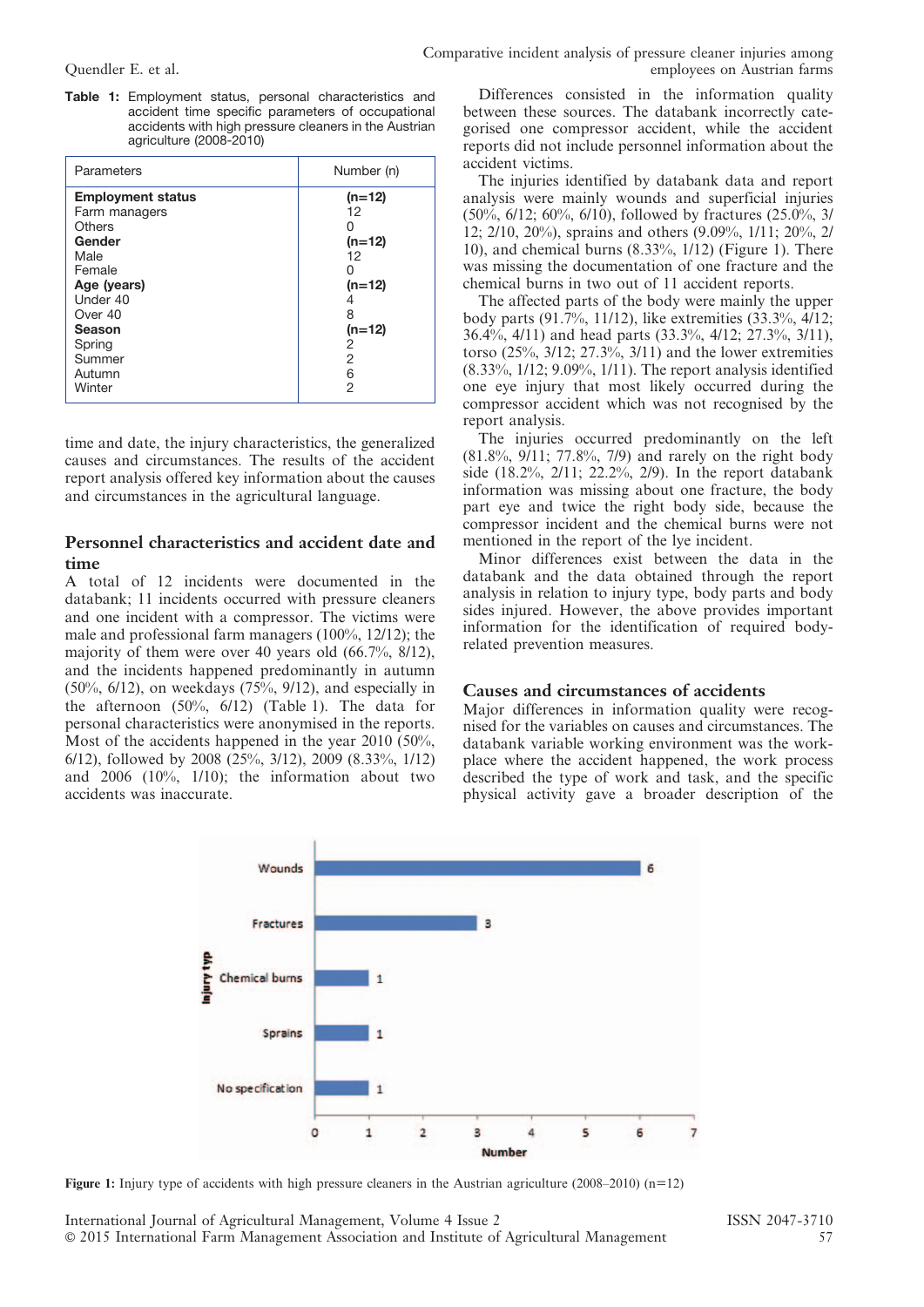activity that the victim was performing when the accident happened.

The deviation depicted the abnormal event leading to an accident, the way in which the circumstances of the accident differed from normal practice, but the change from normal practice does not describe the root cause of the accident, nor the responsibilities (Eurostat, 2012).

The variable contact described how the victim came into contact with the 'Material Agent' that caused the injury. It described precisely how the victim was injured (Eurostat, 2012).

All accidents happened in the court of the farms (100%, 12/12; 100%, 9/9). The working environments of accidents were the breeding areas (33.3%, 4/12; 66.7%, 6/ 9), storage buildings (3/12, 25%), the court exterior area (33.3%, 4/12; 33.3%, 3/9) and unspecified farming area (8.33%, 1/12). These results corresponded mainly with the report analysis results. Two accident reports did not include any information about the working environments.

The identified categories of the work process were 'work-related tasks' (83%, 10/12) and 'agricultural type work, forestry, horticulture, fish farming, etc.' (16.7%, 2/12).

The identified specific physical activities were 'working with tools' (50%, 6/12), 'holding, handling objects' (33%, 4/12), 'operating machinery' (8.33%, 1/12) and 'walking, running, going up, going down, etc.' (8.33%, 1/12) (Table 2).

These are occupational independent terms describing accident work processes; they are not used agriculturespecific terms describing work-related tasks or physical activities in agriculture. Therefore, a comparison on this level with the information in the reports was not performed. Instead, accidental tasks, based on the REFA method (1984), were identified. According to Schneider and Heim (1974) a safety analysis requires the recognition of the task and the integration into elements.

The task analysis revealed that the agricultural tasks resulting in accidents were cleaning of machinery (70.0%, 7/10), stable parts and central heating boilers, filling the lye into the store tank  $(10.0\%, 1/10)$ , removing the pressure cleaner hose (10.0%, 1/10), and loading the high pressure cleaner for transportation on a tipper box  $(10.0\%, 1/10)$ .

Task 'Holding, handling objects' (4/12) of 'specific physical activities' corresponded probably with the tasks of 'filling the lye into the store tank' (1/10), 'removing the hose' (1/10) and 'transporting the high pressure cleaner' (1/10). The incidental cause 'working with tools' (6/12) was mainly given during the cleaning (7/10) when handling the lance. Cause 'walking, running, going up, going down, etc.' (1/12) corresponded probably with the cause slipping (1/10), which is mentioned as an accident occurring during cleaning. The counterpart of cause 'operating machinery' (1/12) could not be identified.

The accidents deviations were the 'loss of control' (75%, 9/12), 'fall of person and uncoordinated movements' (16.7%, 2/12) and 'breakage, bursting, slip, fall, collapse' (8.33%, 1/12). The 'loss of control' (75%, 9/12) occurred when the lance was inserted into the corn harvester during cleaning of machinery in the farm yard (9.09%, 1/11), the bouncing of the water jet on the chest and feeding equipment (18.2%, 2/11), slipping of the

Table 2: Work task, incidental cause and deviation of accidents with high pressure cleaners in the Austrian agriculture (2008-2010)

| Parameters                                                                                                                                                                                                                                                                                                                                                                                                                 | Number<br>(n)                              |
|----------------------------------------------------------------------------------------------------------------------------------------------------------------------------------------------------------------------------------------------------------------------------------------------------------------------------------------------------------------------------------------------------------------------------|--------------------------------------------|
| Work task<br>Cleaning objects<br>Filling Iye in the tank of the cleaner<br>Transportation of the cleaner<br>Removing the hose of the cleaner<br>Incidental cause<br>Working with tools<br>Holding, handling objects<br>Walking, running, going up, going down, etc.<br>Operating machinery<br><b>Deviation</b><br>Loss of control<br>All of person and uncoordinated movements<br>Breakage, bursting, slip, fall, collapse | $(n=10)$<br>$(n=12)$<br>$(n=12)$<br>9<br>2 |

container from the hands during filling in the lye (9.09%, 1/11), bouncing of the hose on body parts (9.09%, 1/11) and bursting of the hose (1/11, 9.09%), rolling away of the high pressure cleaner on the tipper box and tripping over the hose (18.2%, 2/11). The 'fall of person' (2/12) was probably caused by tripping over the hose (9.09%, 1/11) and the 'breakage, bursting, slip, fall, collapse' (8.33%, 1/12) probably referred to the slipping and collapsing on a tractor wing (9.09%, 1/11).

The variable 'contact' of the databank, which expressed how the accident occurred, corresponded with the identified accident causes in the accident reports.

The variable 'struck by object in motion, collision with'  $(33.3\%, 4/12)$  corresponded with slipping  $(27.3\%,$  $3/11$ ) and hose bursting  $(9.09\%, 1/11)$ . The 'horizontal or vertical impact with/against a stationary object' (25%, 3/ 12) was comparable with rupture of the hose in the victim's hand (9.09%, 1/11) or the hose and the brass nozzle coming in contact with the eye (9.09%, 1/11), the slipping and collapsing on a tractor wing (9.09%, 1/11), as well as the rolling away of the high pressure cleaner on the tipper box and falling to the ground, the toe (9.09%, 1/11). The 'contact with sharp material agent (knife/blade etc.)' (16.7%, 2/12) occurred by getting dirt into the eye (9.09%, 1/11) and bouncing of the water jet on the chest during cleaning (9.09%, 1/11). The 'contact with hazardous substances on/through skin and eyes' (8.33%, 1/12) matched with 'getting the lye into the eye'  $(9.09\%, 1/11).$ 

These variable categories of the accident work environments with process, deviation, and contact were generalised terms for the use in different professions. Identifying the agricultural accident tasks and their specific causes was not possible, but required an additional phrase analysis of the report contents. The report analysis revealed the relevant parameters of the incidental human-machine interaction for the derivation of safety deficits and first prevention measures.

#### Safety deficits and prevention measures

The safety deficits identified were the missing use of protective equipment, like eye and face protection (18.2%, 2/11) and protective clothing (9.09%, 1/11).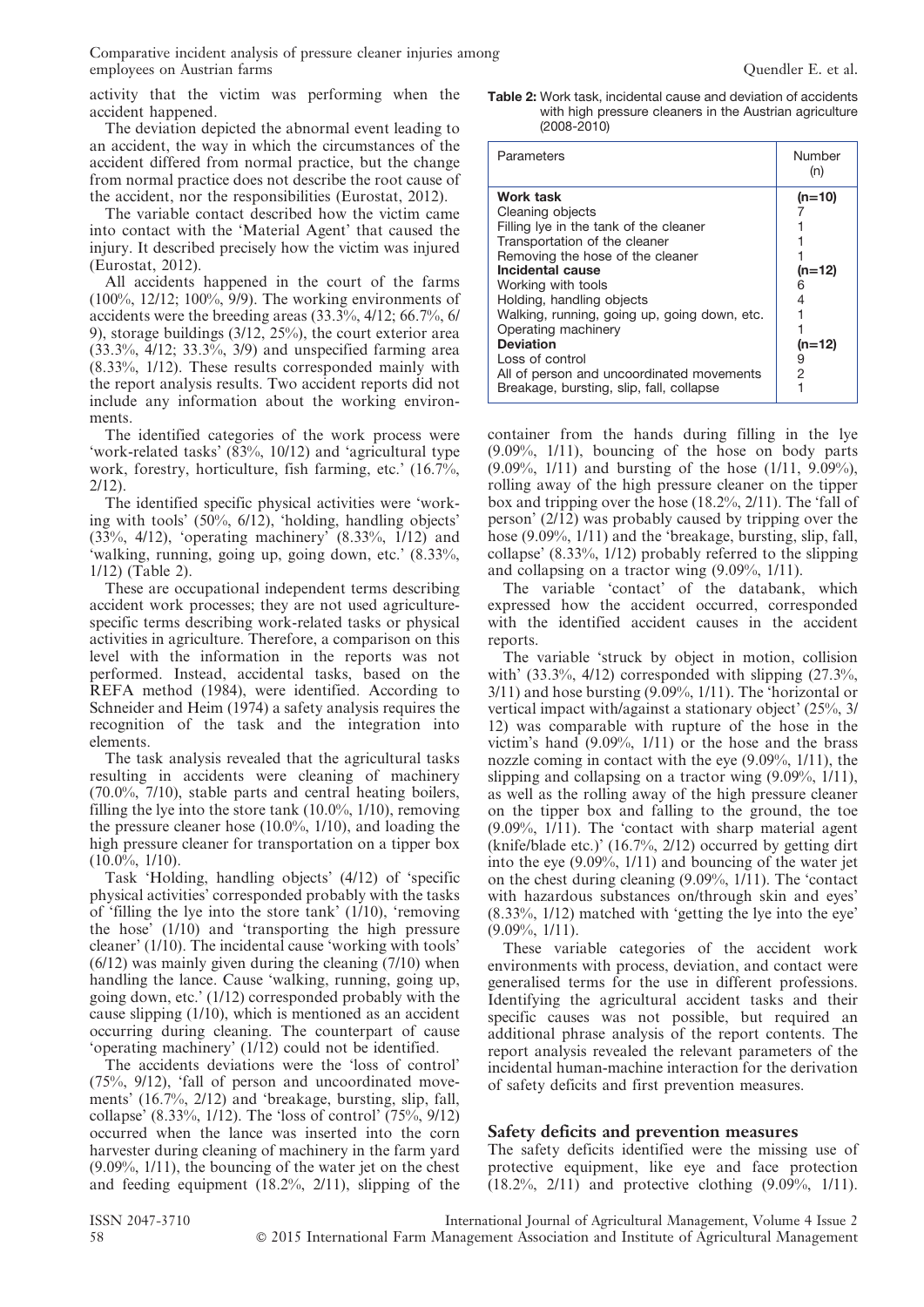

Figure 2: Safety deficits of accidents with high pressure cleaners in the Austrian agriculture (2008–2010) (n=11)

When handling the machinery, the load securing was not applied during the transport of the high pressure cleaner (9.09%, 1/11), the shutdown of the corn harvester for the cleaning task was missing  $(9.09\%, 1/$ 11), and the hose and nozzle had not been inspected for damages before starting the cleaning process (18.2%, 2/ 11).

Deficits in securing the work area in maintaining order and in wearing safety shoes or boots were probably the main reasons for slipping incidents during cleaning (27.3%, 3/11) followed by the incident of removing of the hose (9.09%, 1/11).

Removing of obstacles, like the hose (27.3%, 3/11), in the walkway and handling area and wearing of waterproof and no-slip shoes or boots (36.4%, 4/11) reduce the risk of slipping and stumbling (DGUV, 2012).

No eye and face protection were used during filling the lye into the store tank (9.09%, 1/11), cleaning the feeding equipment and central heating boilers, which is why the materials (lye concentrate, uncoupled dirt, hose parts, and nozzle) injured head parts (36.4%, 4/11), especially the eyes and the face.

Inattention and lack of safety clothing were responsible for the injuries caused by the impinging water jet in the chest area (9.09%, 1/11). Wearing of safety goggles (36.4%, 4/11) and safety clothing (tear proof) (9.09%, 1/ 11) during cleaning and lye refill tasks is recommended in the manufacturer manual. The quality aspects of the safety goggles are described in EN 166 and EN 170; important is the choice of the right mechanical and chemical strength and the fog freedom.

To ensure that safety goggles, face protection and safety clothing are worn by operators, warning and information signs (pictograms) should be attached in a highly visible area of the high pressure cleaner and protection equipment should be sold with any new high pressure cleaner (Bundesverband der Unfallkassen, 2002).

Missing inspections (18.2%, 2/11) of hose and nozzle for damages were responsible for detaching the nozzle and bursting the hose. The bursting of the hose and the detaching of the nozzle can be avoided by early registration of damages by checking the equipment before each use. These procedures and setup as well as

maintenance and minimum requirements for the hose are recommended in EN1829-1, Directive 2006/42 EC and manufacturer manuals (Deutsche Norm, 2010; Richtlinie 2006/42/EG, 2006). High quality products indicate leaky hoses and nozzles damaged by an alarm display, recognised by pressure loss (Nilfisk-Alto, 2012; Kärcher, 2012).

The load securing and safety shoes were not in use (9.09%, 1/11) during the transport of the high pressure cleaner on a tipper box, which caused the toe injury.

Transport requirements are mentioned in EN 1829-1 and manufacturer manuals (Deutsche Norm, 2010). Measures are locking bar, beam, tension or tie-downs, and wheel chocks to ensure immobility during transport and wearing safety shoes with steel caps. High quality high pressure cleaners are already equipped with brakes, crane hooks or eyelets for fixation.

#### Summarised results

Reports of the Austrian Insurance Institutions (AUVA and SVB) about accidents at work indicate that employees in agriculture should provide information for accident risks. There are no studies available that examine the machinery-related reasons for this risk. To close this research gap, the data of the period 2008 to 2010 of the accident databank and the accident reports of the injured victims were analysed in detail.

Databank data analysis, narrative text analysis and inclusion of work into REFA were selected to analyse and compare the results of these two data sources in terms of information quality and relevance to the identification of safety deficits and further development of sustainable prevention measures.

Table 3: Prevention measures for accidents with high pressure cleaners in the Austrian agriculture (2008-2010)

| Parameters                                                                                                             | Number (n) |
|------------------------------------------------------------------------------------------------------------------------|------------|
| <b>Prevention measures</b><br>Inspection before operating<br>Securing work area<br>Face protection and safety clothing | $(n=11)$   |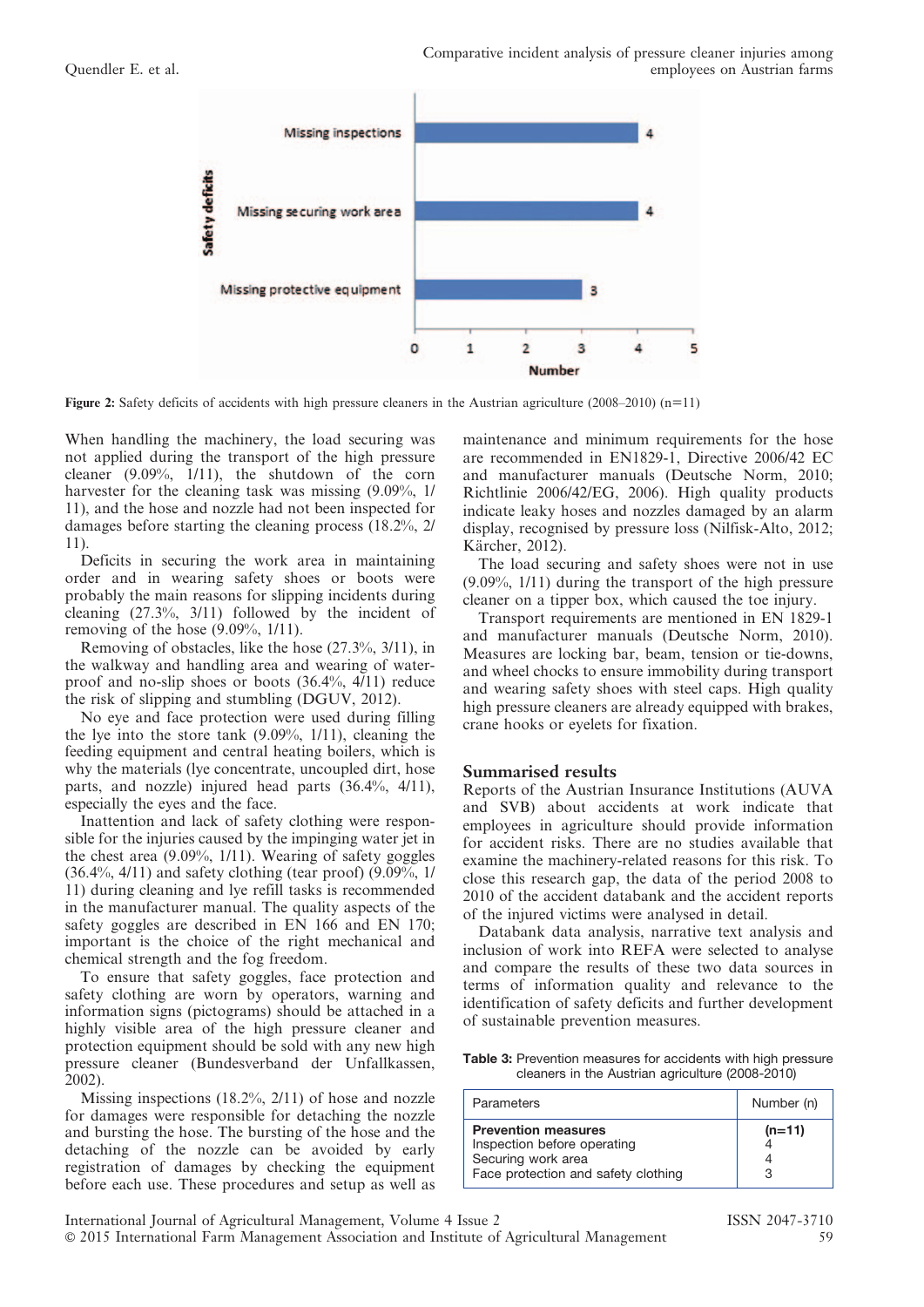The results of the databank analysis was helped to identify, with minor inaccuracy, the persons in danger, their gender and age, their specific occupational sector, the scene of the incident, and times and injury characteristics.

Twelve incidents were documented in the databank, but only eleven of them occurred with pressure cleaners; the twelfth incident occurred with a compressor. The victims were farm managers; the majority of them were over 40 years old. Half of the incidents happened in autumn and on weekdays, especially in the afternoon.

The databank analysis did not reveal the relevant parameters of the human-machine interaction during the incident, a factor that is necessary to determine safety deficits. The variable categories of causes and circumstances were generalised terms for the application to different occupations; an identification of the agricultural tasks leading to an accident and their specific causes was not possible. It was necessary to choose a more specific categorisation; a classification of the work processes based on tasks of the REFA method (1984), which was applied and approved while performing a keyword search in the accident reports.

This search revealed that the agricultural tasks carried out when an incident occurred were mainly cleaning machinery, stable parts and central heating boilers followed by filling the lye into the store tank, removing the hose and transporting machinery.

The deviations or incidental circumstances identified included entering the lance in the corn harvester during cleaning, the bouncing of the water jet on the chest and feeding equipment, slipping of the container from the hands during filling in the lye, bouncing of the hose on body parts and bursting of the hose, rolling away of the high pressure cleaner on the tipper box, and falling to the ground during transport and most often falling over the hose as well as slipping and collapsing on a tractor wing.

The contacts or incidental interactions included slipping, being hit by the lance on the hand or hit by the hose and the brass nozzle on the eye, slipping and collapsing on a tractor wing as well as being hurt on the toes by the high pressure cleaner falling from the tipper box to the ground. Eye injuries were caused by dirt and ley, chest injuries by the bouncing of the water jet because of inattention, and finger injuries by a bursting of the hose.

The safety deficits identified were mainly the missing use of protective equipment like eye and face protection and protective clothing. During transport of the pressure cleaner a load securing was not used. During cleaning of the corn harvester the shutdown was neglected. The hose and nozzle were not inspected for damages before starting the cleaning process. Deficits in securing the work area, in maintaining order and in wearing safety shoes or boots were probably the main reasons for slipping incidents during cleaning and removing of the hose.

### 4. Conclusions

Overall, based on the databank analysis, it was possible to identify the personal, time and place characteristics of incidents with minor inaccuracy. The variable categories of the incidental work field and process of the databank were generalised terms for the application to different professions. The report analysis results are necessary for the identification of the accident scenarios and causes according to agricultural terminology in order to recognise the human-machine interactions leading to the accident. The identification of them allowed the determination of safety deficits for deriving the first prevention measures. In order to derive more accurate preventive measures, additional information about the accident machine and the machine-specific part-related interactions of humans are necessary. For this purpose, database results can be linked with accident reports and additional interviews with accident victims and accident machinery evaluations can be carried out to close information gaps and to ensure a practice-oriented further development of prevention measures. To derive more accurate preventive measures, missing information about the accident machine and the machine-specific part-related interactions of humans must be supplemented by interviews of accident victims and machinery evaluations to close information gaps.

### About the authors

Elisabeth Quendler is an Associate Professor in the Department of Sustainable Agricultural Systems, with a PhD and MSc in Agricultural Economics from the University of Natural Resources and Life Sciences (Austria) and a MSc in Agricultural and Food Chain Systems of the University of Reading (United Kingdom).

Robert Kogler is a PhD student in the Department of Sustainable Agricultural Systems and recieved a Master in Agriculture from the University of Natural Resources and Life Sciences in Austria.

Hannes Mayrhofer holds a PhD in Agriculture and MSc in Agricultural Economics of the University of Natural Resources and Life Sciences in Austria.

Josef Boxberger is an emeritus Professor of Agricultural Engineering in the Department of Sustainable Agricultural Systems at the University of Natural Resources and Life Sciences in Austria.

#### REFERENCES

- AUVA. (2012). Auszugaus der Statistik 2011. [online] Available at: http://www.auva.at/mediaDB/878360\_Auszug\_aus\_ Statistik%202011.pdf [Accessed 08 April 2013].
- Bundesverband der Unfallkassen. (2002). GUV-Regeln Benutzung von Augen- und Gesichtsschutz. [online] Available at: http://publikationen.dguv.de/dguv/pdf/10002/r-192.pdf [Accessed 08 April 2013].
- Bunn, T.L., Slavova, S., and Hall, L. (2008). Narrative text analysis of Kentucky tractor fatality reports. Accident Analysis and Prevention, 40, 419–425. DOI: 10.1016/j.aap. 2007.07.010.
- Deutsche GesetzlicheUnfallversicherung. (2012). Stolper-, Rutschund Sturzunfälle – Verhaltensregeln. [online] Available at: http:// www.dguv.de/inhalt/praevention/themen\_a\_z/srs\_unfaelle/ verhaltensre-geln/index.jsp [Accessed 08 April 2013].
- European Agency for Safety and Health at Work. (2011) Maintenance in Agriculture – A Safety and Health Guide. [online] Available at: <https://osha.europa.eu/en/ publications/reports/maintenance-in-agriculture-a-safetyand-health-guide > [Accessed 08 April 2013].